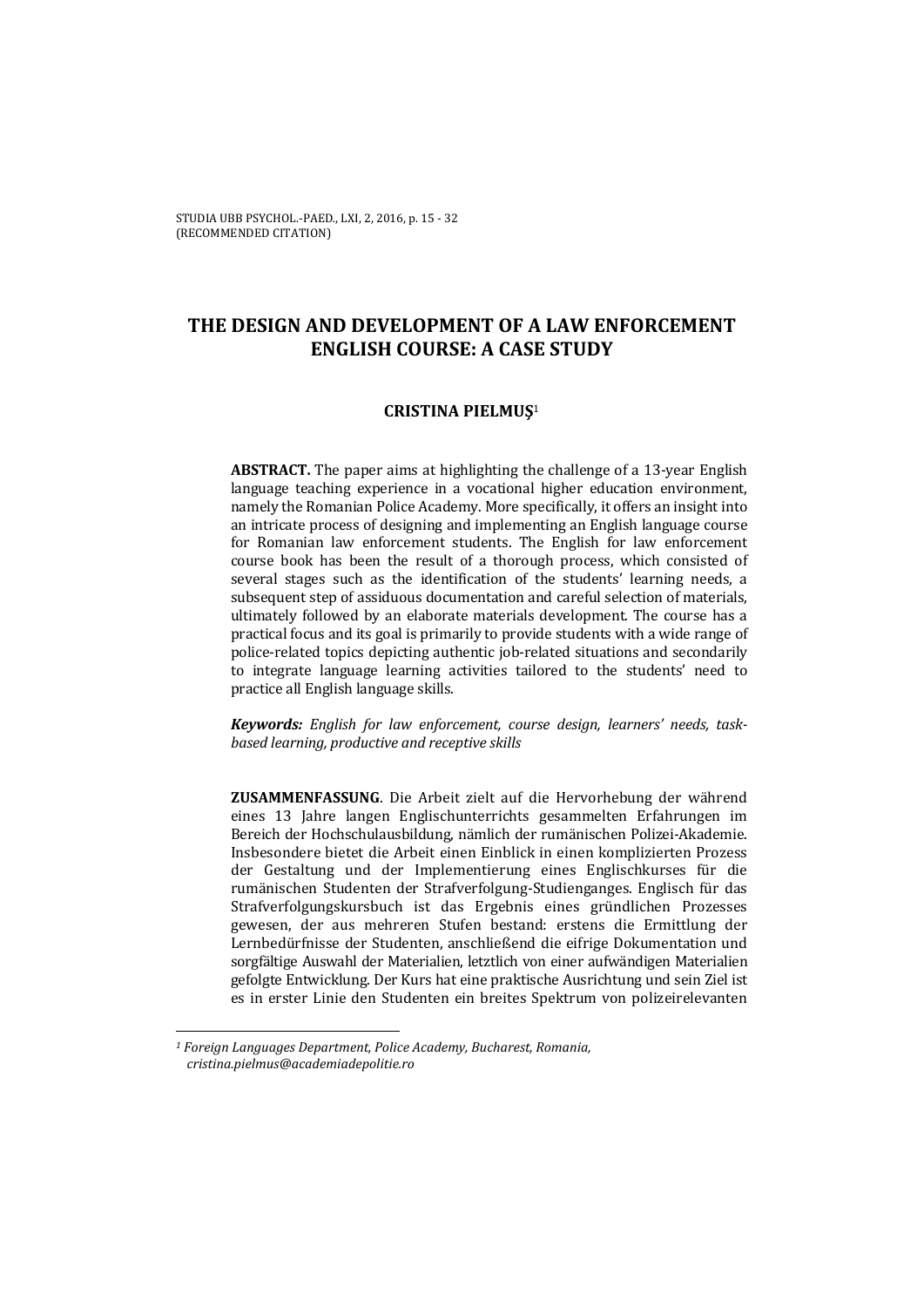Themen bereitzustellen, indem er erstens authentische jobbezogene Situationen darstellt und zweitens die Sprachaktivitäten dem Studentenbedarf zugeschnitten integriert, so dass alle Englisch-Sprachkenntnisse geübt werden können.

*Schlüsselwörter: Englisch für die Strafverfolgung, Kursgestaltung, die Bedürfnisse der Lernenden, aufgabenbasiertes Lernen, produktive und rezeptive Fertigkeiten*

# **1. Literature review**

 In order to understand what English for Law Enforcement is, one should take a closer look at the concept of ESP. English for Specific Purposes (most commonly referred to by its acronym: ESP) is a branch of EFL/ESL (English as a Foreign Language/English as Second Language) system, which is an essential part of ELT (English Language Teaching). ESP can be further divided into two main sub-branches, which are EAP (English for Academic Purposes) and EOP (English for Occupational Purposes). English for Law Enforcement is a variety of ESP encompassed by EOP.

 Hutchinson and Waters (1987) argue that ESP is a more focused approach to language learning, whereby the content and method are based on the learner's particular needs to learn the language. Other theorists show that ESP course design is based on the assumption that if a group of learners' English language needs can be accurately specified, then this identification can be used to determine the content of a language program that will meet these needs (Munby, 1978).

 The literature on ESP course design describes specific phases that a course developer has to take into consideration and follow through before and while designing a course for a specialized professional target group. Such steps include conducting needs analysis, deciding on the most appropriate teaching approach, developing proper materials and evaluating the general effectiveness of the course.

*Needs analysis* is the method to determine the content of an ESP course, being viewed as an extremely essential first step before designing an ESP course, if the course developers aim to design a course that will maximally benefit their learners (Wright, 2001). Various assertions on needs analysis display it as a process needed to determine the specific reasons for learning the language (Hutchinson and Waters, 1987) or as a process of determining the needs for which a learner or group of learners requires a language and arranging the needs according to priorities (Richards & Platt, 1992: 242).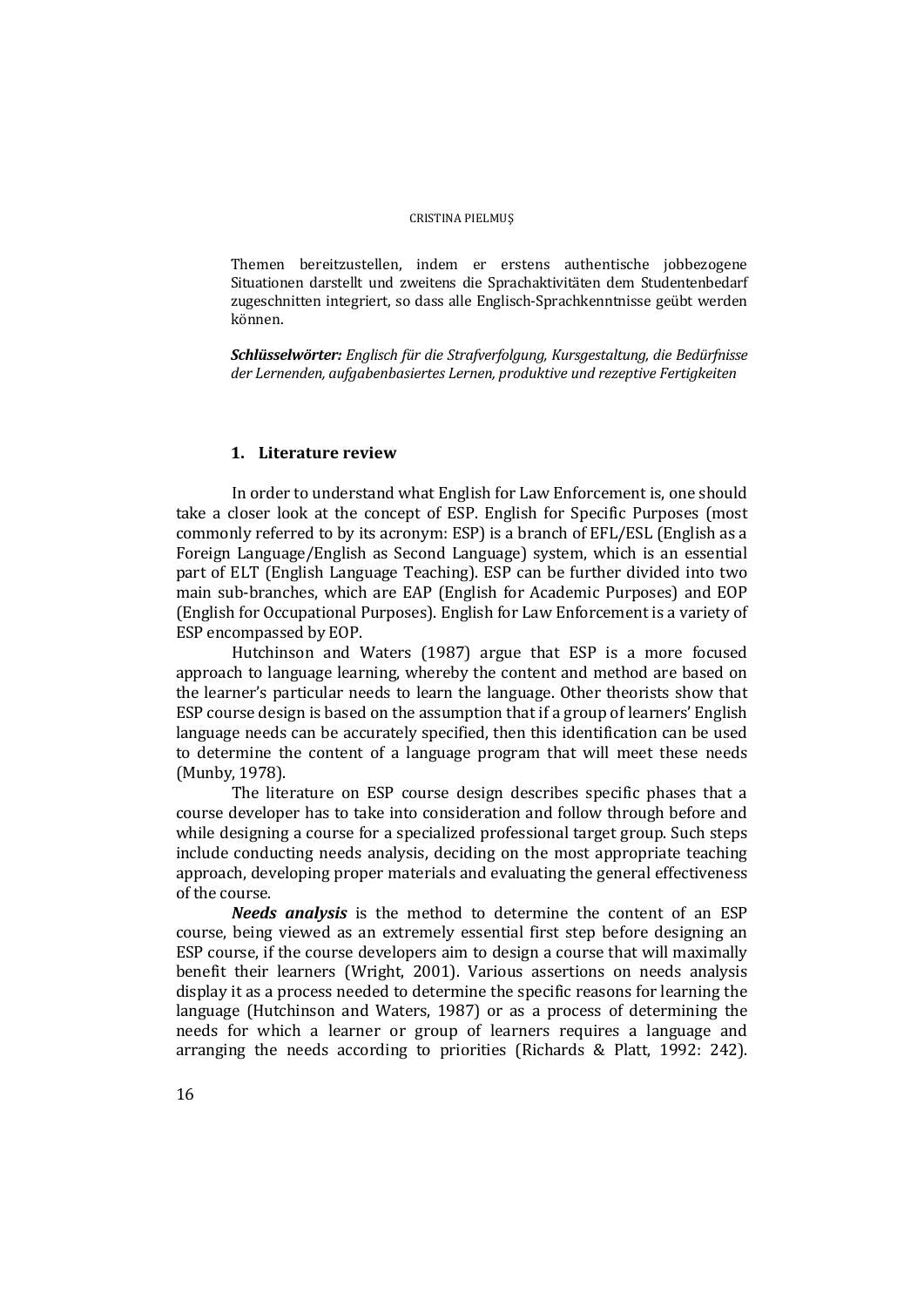Moreover, needs analysis is considered as the means to specify exactly what learners need to achieve through English (Robinson, 1991), the techniques and procedures for collecting information to be used in syllabus design (Nunan, 1988: 13) or the first step in course design which provides validity and relevance for all subsequent course design phases (Johns, 1991).

 Generally, needs analysis refers to all those activities designed for collecting information that will serve as the basis for developing an ESP syllabus that will meet the needs of a particular group of learners. This *collection of information* is usually conducted through one or a combination of the following methods if the course developer aims for a more reliable needs analysis: a) questionnaires, which allow the course designer to determine the learners' purpose for learning the language (Nunan, 1989); b) authentic data analysis that might be employed to determine the features of the genre of the text required for the ESP context; c) interviews; and d) observation.

 However, one cannot expect that the outcomes of the needs analysis will be absolute, but relative, as there are a number of factors that could affect its results such as the people asked; the questions employed and the interpretation of their responses (Dudley-Evans & St. John, 1998).

 The next step in the ESP course design is the selection of the *teaching approach*. Among theorists it has been argued that "task" represents the basis of syllabus design in second language acquisition (Richards, 2001: 161) and tasks function as a vehicle of presenting suitable target language models (Long & Crookes, 1991: 43). For this reason, when it comes to designing a task-based ESP course it is essential that the concept of "task" be clarified. In the literature there are two meanings attached to this concept: there are pedagogical and real-world tasks. According to Richards (2001: 162) *pedagogical tasks* are specially designed classroom tasks that are intended to require the use of specific interactional strategies and may also require the use of specific types of language (skills, grammar, vocabulary), whereas *real-world tasks* are tasks that reflect real-world uses of language and which might be considered a rehearsal for real-world tasks.

 An ESP syllabus is inherently organized on certain criteria which allow the amount of knowledge to be learnt to be arranged into manageable units. Thus, Hutchinson and Waters (1987: 85-89) show that there is an array of syllabi an ESP course could follow such as: topic, structural/situational, functional/notional, skills or task-based syllabus. However, any teaching materials may be designed according to several of the above syllabi, one of them operating as the main organizing criterion, while the others may function simultaneously. All course books contain texts, which are about particular topics, that is why an ESP course will automatically have a general topic syllabus, but the need to make students practice the language imposes also the use of tasks based on language processing skills.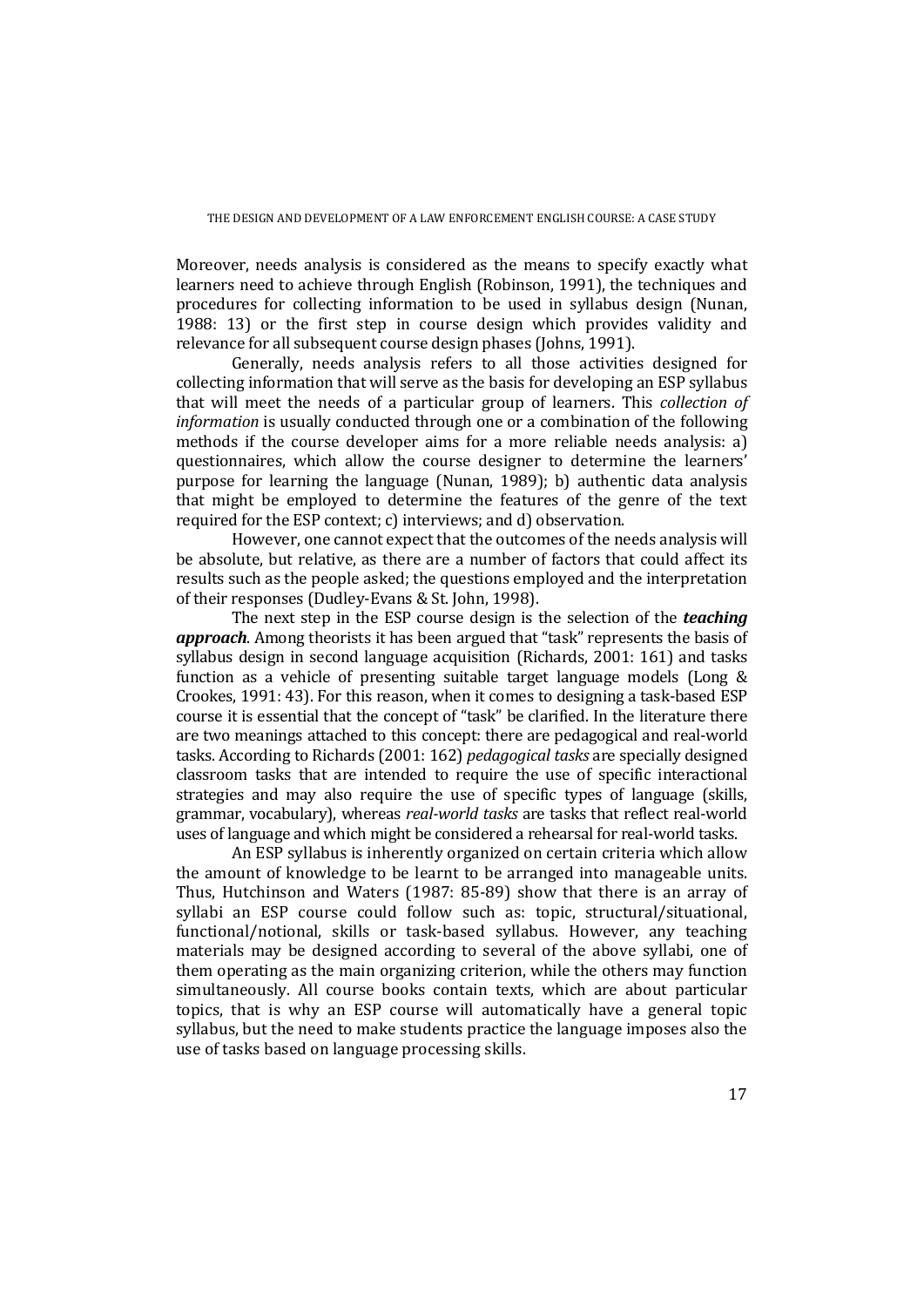When the previous step has been finished, the ESP course designer moves on to the next, which is *materials development*. The proper way to design an ESP material is to start by looking for appropriate input, examining the language and content in it, and then developing tasks in which the language aspects and content will be used (Hutchinson and Waters, 1987: 109). Therefore, when it comes to designing ESP teaching materials, after the steps of needs analysis and syllabus outline have been completed, there are three possible alternatives an ESP teacher or developer may choose from: *materials evaluation*, which means to select from existing materials; *materials development*, which refers to the teacher's option of writing his/her own materials and *materials adaptation*, whereby the existing materials are subject to alteration or adjustment (Hutchinson & Waters, 1987: 96).

 When developing materials, there are certain guidelines that can orient an ESP course developer: materials have to give students a stimulus to learning by suggesting interesting texts and enjoyable activities; materials organize the teaching and learning process by a clear and coherent unit structure and, last but not least, materials should provide models of correct and appropriate language (Huchinson and Waters, 1987: 107-108).

 The last but not the least important step in the ESP course design process is *course evaluation.* 

 Course evaluation usually reveals how well the course objectives are met (Hutchinson & Waters, 1987: 152). In other words, it gives an indication of how much the course meets the educational needs it was designed for or whether it is justified in its present form. It may also give ESP teachers an idea about those course objectives that have not been fulfilled so as further necessary adjustments to the course syllabus could be made in terms of revisions or clarifications.

 ESP practitioner can use several methods to evaluate an ESP course such as: test results, questionnaires, discussions; interviews or informal methods, for instance conversations or comments (Hutchinson & Waters, 1987: 153-154).

 Evaluation is usually conducted at the end of the course and those involved in the course evaluation process are the parties closely concerned with the ESP course, namely the ESP teachers, the learners and the sponsors or the beneficiaries. All these individuals could provide useful information about what needs to be improved or altered in the ESP course so that its aims be met or how well the ESP course prepared the learners for certain target situations.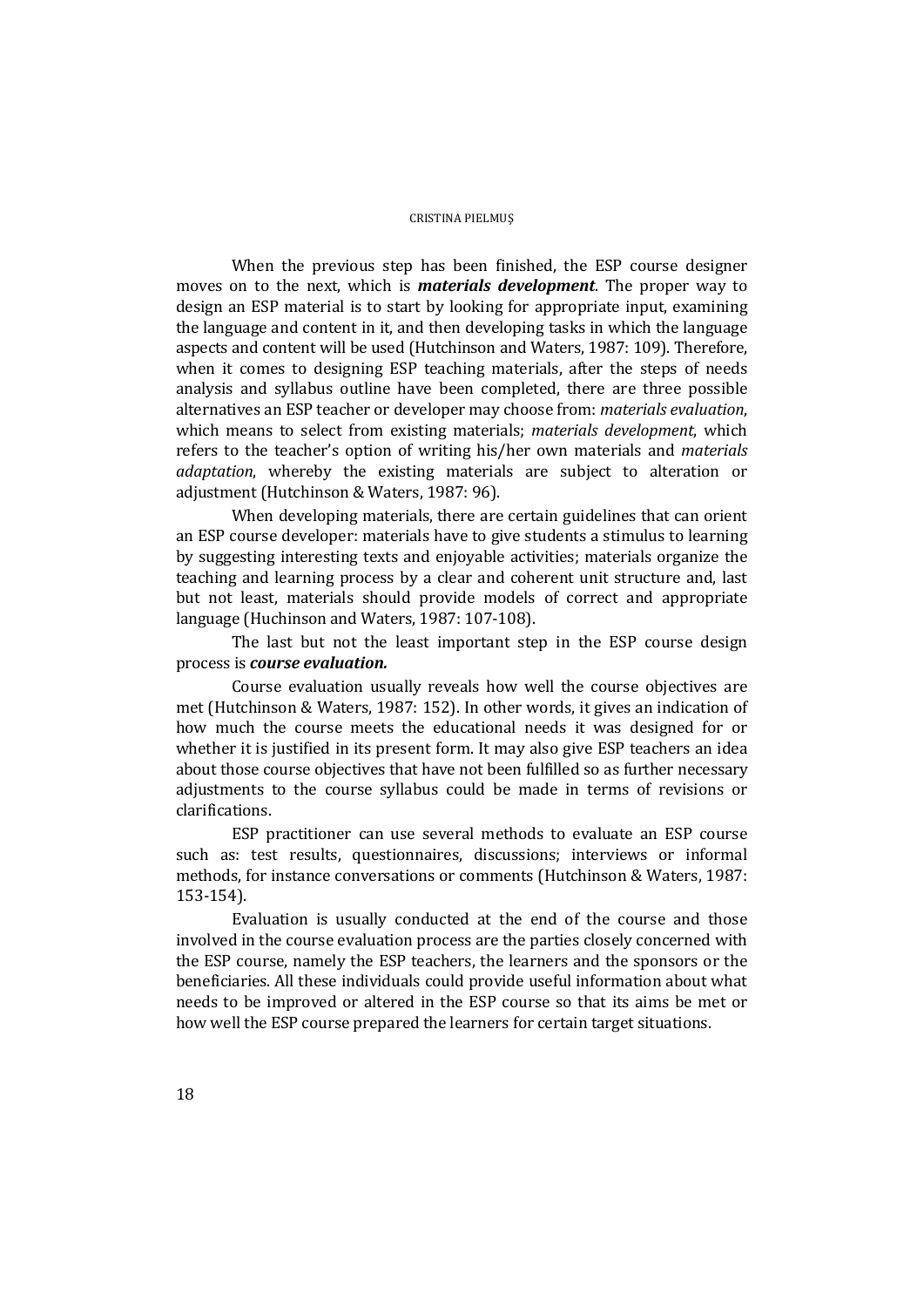## **2. Description of the course design process**

### **The context**

To begin with, a brief description of the institution in charge with the training of prospective police officers (which is the focus of our case study) should be made. In our country this is the responsibility of the Police Academy, which is a state budgeted higher education institution, part of the national academic system and subordinated to The Ministry of Home Affairs, as sole beneficiary of the graduates trained here. Although it has undergone various reorganization processes, the police academy still prepares its students for several strands of law enforcement such as police, border police, penitentiaries, gendarmerie, firefighters and archives, which correspond to as many faculties (Police Faculty, Firefighters Faculty, Border Police Faculty, Gendarmes Faculty and Archives Faculty).

The students enrolled in the Police Faculty (which is the focus of our study), who are trained in the "Public order and national security" Bachelor's degree field, usually undertake further specialization in various areas of policing such as criminal investigations, fraud and financial crime investigation, countering organized crime, forensics, traffic police, public order, transport police etc. as specified in the curriculum. Therefore, due to the students' specialized police training within the academy, a language teacher has to adjust the foreign language syllabus, the English language one in particular, so as to both facilitate the acquisition of specialized law enforcement vocabulary and to practice and develop the students' language skills.

On the other hand, most of the police academy students who attend English classes have an advanced language competence, as they have to pass a rather high-level English language test when taking the admission examination to the academy. For this reason, attention should be paid both to the level of difficulty of the course unit tasks and the content of the law enforcement English language course.

 Therefore, when designing the course for law enforcement students we have taken into consideration their English language proficiency, their language learning styles, focusing on the language learning skills they need to improve or practice more so as to help them in the language acquisition process, the most important topic areas of their concern, the police-related contexts they will be using English in.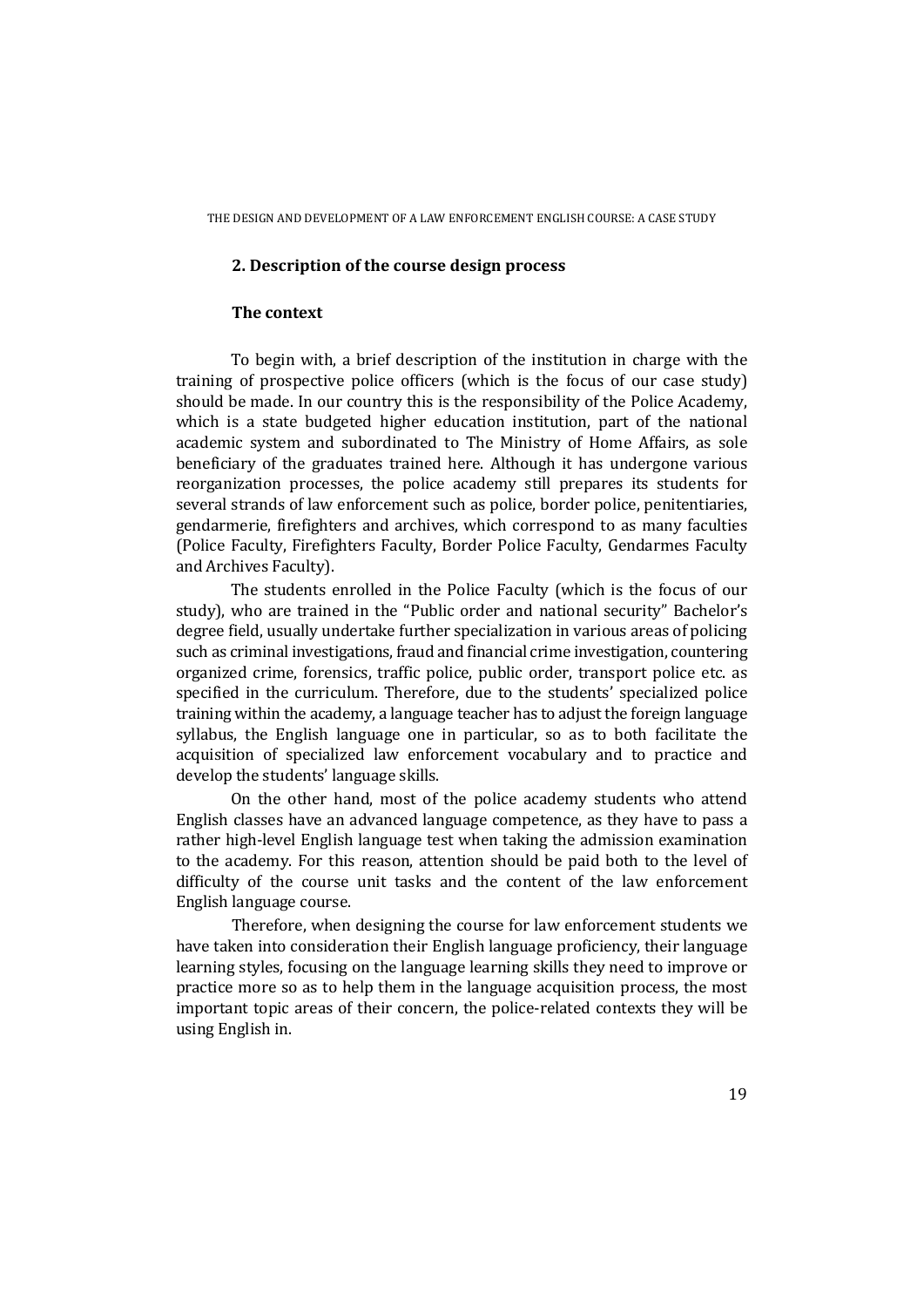### **Conducting needs analysis**

 As far as our initiative of designing and developing an English language course for law enforcement students is concerned, the needs analysis stage was conducted based on the use of a combination of procedures such as: a) *interviews* with both police academy students and representatives of The General Police Inspectorate, which is the main beneficiary of the Police Academy graduates, the future police officers, who will be employed in the units of The Romanian Ministry of Home Affairs. As a result of these interviews we have jointly decided what the most relevant topic areas that the police academy students need to become familiar with in terms of police-related specific terminology are. Moreover, this method associated with the *questionnaires* administered to students shed more light upon their needs in terms of the development or improvement of the language learning skills, functional language, lexis, or grammatical structures; and b) *observation*: Having taught English at the Police Academy for a considerable number of years, I had the opportunity of becoming familiar with the culture of a police organization, which further allowed me to draw some conclusions about what can constitute the English language needs of my students as concerns police vocabulary or topics of interest. In addition, observation contributed with more information about the students' learning styles, the methodological approaches, the types of tasks or activities they prefer.

 Apart from these procedures, as it is a common fact in the ESP course design literature that one of the most important steps is to determine the students' language level, we administered placement tests to the students at the beginning of the first year of study at the academy. Nevertheless, the students' general English language proficiency is established prior to their enrolment as police academy students by means of a foreign language test at the entrance examination. The language test is usually an advanced level grammar test and its results provide relevant information as to what the candidates' language level is. However, the drawbacks of this test are that, on the one hand, it does not give any hint of the candidates' communicative competence and, on the other hand, the groups of students are not homogeneous as language level is concerned. Notwithstanding these aspects, the test gives sufficient input about the students' language level, which is more often than not upper intermediate to advanced, and this can be retested by means of a subsequent placement test.

 Mainly, the needs analysis revealed that there is an imperative need for police academy students to acquire specific vocabulary related to the various strands of policing, to develop and improve their both productive and receptive skills, as well as be able to use English in real-life job-related scenarios.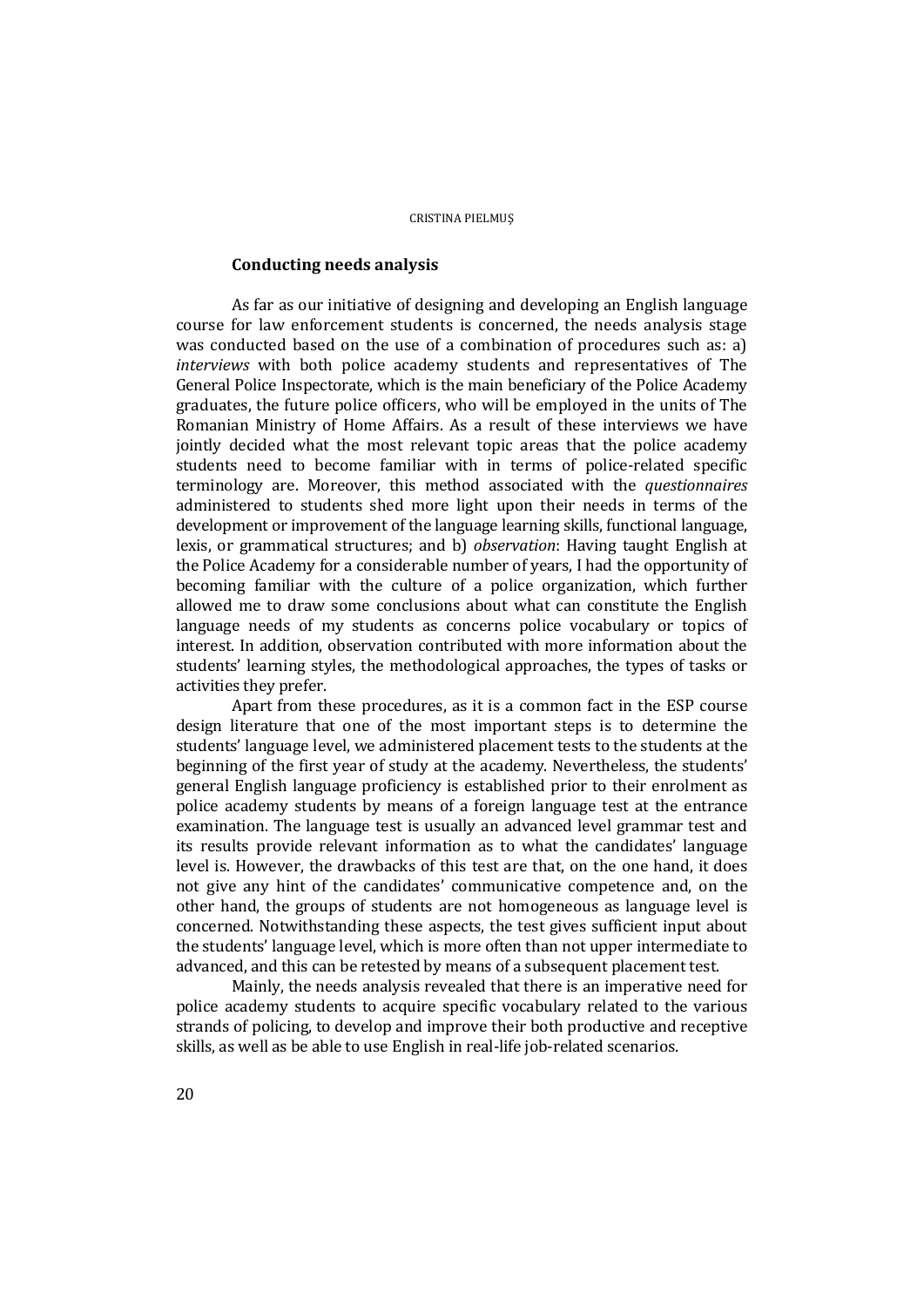# **Formulating course objectives**

 In the light of the findings revealed by the needs analysis and the consideration of the police academy context, a set of general objectives was formulated for the English language course addressed to the law enforcement students.

At the end of the course, the learners will be able to:

- use appropriate vocabulary and grammatical structures in given situations

- identify and use task-related vocabulary

- skim relevant texts for content and meaning, and scan them for specific information

- use appropriate language and skills while interpreting role-plays

- make critical judgements about police-related situations according to their own experiences

- write different police-related types of reports

- describe various police equipment components, organizations or situations

- express a variety of language functions in both speaking and writing

- use discourse markers to produce cohesive communications etc.

# **Selecting course content**

 As a result of the needs analysis, we were able to decide together with the beneficiaries upon the most relevant broad topic areas the future police officers should be taught in a course addressed to law enforcement professionals. These broad topic areas were converted into 14 units, which were further organized in main sub-topics, as in the table below. The units were arranged in an easy-to-follow sequence, from general to more specific topics such as: *police organisation and ranks, police career sand training, police uniform and equipment, law enforcement weapons and vehicles, police ethics, police powers and procedures*, *police duties and responsibilities, types of crimes and criminals, punishments and the prison system, police investigations, international police cooperation, police force and the media etc.* The table below shows a sample of how the unit topics and sub-topics were organised.

 As far as the *vocabulary* is concerned*,* the course allows attendants to acquire general and semi-technical police vocabulary related to the most relevant policing matters (as mentioned above). Moreover, the lexical component of the course will focus on unknown vocabulary specific to police tasks/ activities, spelling, word formation, phrasal verbs, compound nouns etc.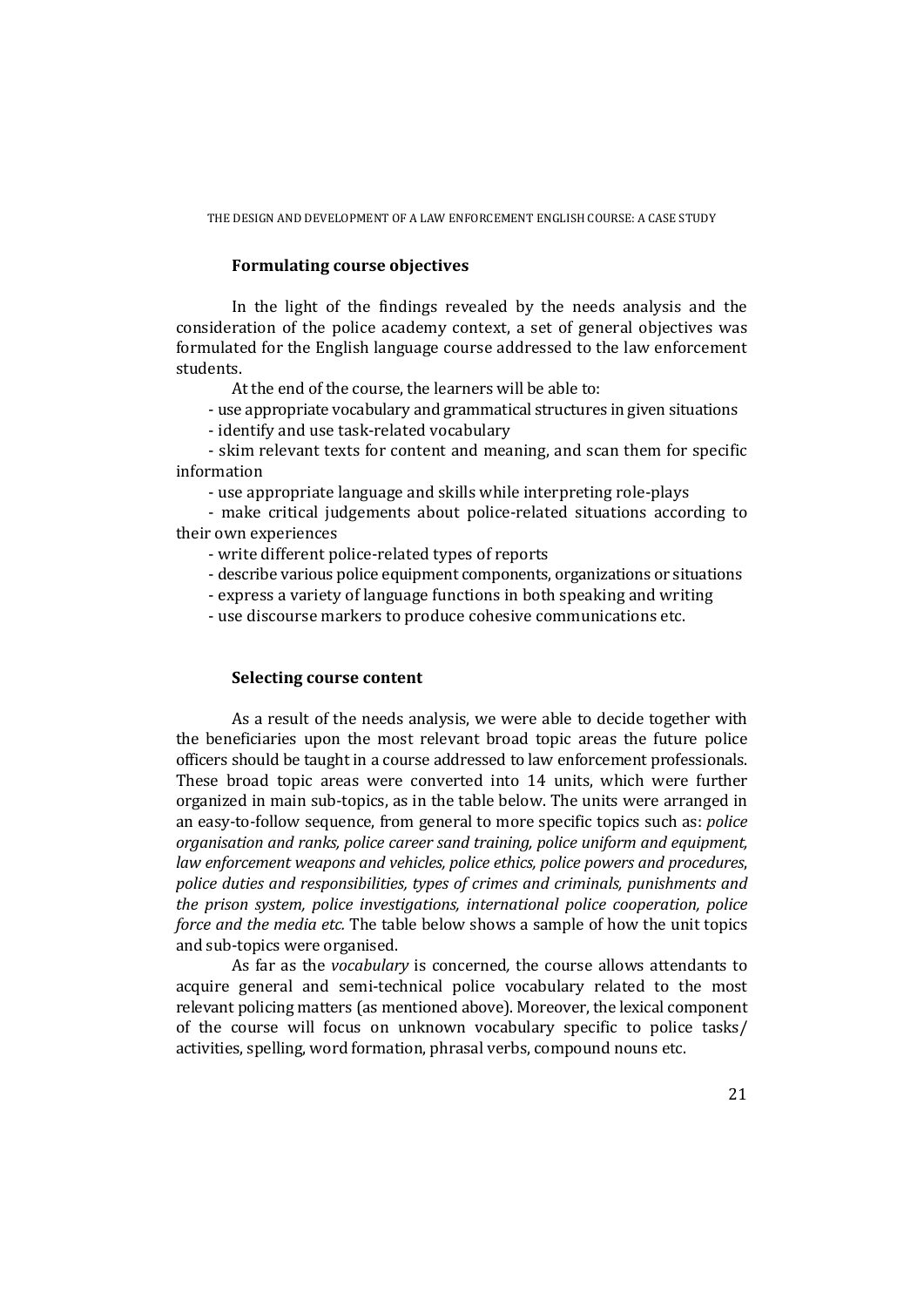| Table 1. English for Law Enforcement. Course Content Sample. |
|--------------------------------------------------------------|
|--------------------------------------------------------------|

| Units/Broad                                              | Sub-topics                                                                                                                                                                                                                                                      |  |  |  |  |
|----------------------------------------------------------|-----------------------------------------------------------------------------------------------------------------------------------------------------------------------------------------------------------------------------------------------------------------|--|--|--|--|
| topics                                                   |                                                                                                                                                                                                                                                                 |  |  |  |  |
| <b>POLICE CAREER</b><br><b>AND TRAINING</b>              | • What is a police officer?<br>• A Police Officer's Selection, Education and Training (Romania,<br>UK and US compared)<br>• Police Recruitment Application Form<br>• Police Recruitment Interview<br>• A Police Officer's Oath of Allegiance                    |  |  |  |  |
| <b>LAW</b><br><b>ENFORCEMENT</b><br><b>WEAPONS</b>       | • Handgun Components - Components of a Glock Pistol<br><b>Handgun Shooting Tips</b><br>• Types of Police Weapons: Firearms, Less Lethal Weapons,<br>Specialised Weapons, Body Armour<br>• Handgun Shooting Positions and Techniques<br>• Police Use of Firearms |  |  |  |  |
| <b>TYPES OF</b><br><b>CRIMES AND</b><br><b>CRIMINALS</b> | • Categories of Crimes<br>• Types of Homicide<br>• Types of Criminals<br>• Causes of Crime<br>$\bullet$ Types of Theft<br>• Crime Incident Report and Victim/Witness Statement Writing                                                                          |  |  |  |  |

 The course aims to familiarize law enforcement students with *language functions* by giving them the opportunity to practice: expressing opinions, arguing/bringing arguments, agreeing or disagreeing, explaining situations, contrasting and comparing situations, describing people/situations/equipment, summarizing, giving detailed information, making suggestions, speculating, justifying, giving instructions/orders etc. These functions can operate as course objectives and can be added to the above list of general objectives.

Moreover, the law enforcement students should be able to use all *grammatical structures* with a considerable degree of accuracy as they usually fit the upper-intermediate to advanced learner profile.

## **Choosing the teaching approach: Task-based learning**

 Embracing the "task-based learning" postulate and the belief that an ESP course is a learning-centred approach, while bearing in mind the results of the needs analysis stage, we have designed a task-based English language course for law enforcement students and professionals, oriented primarily on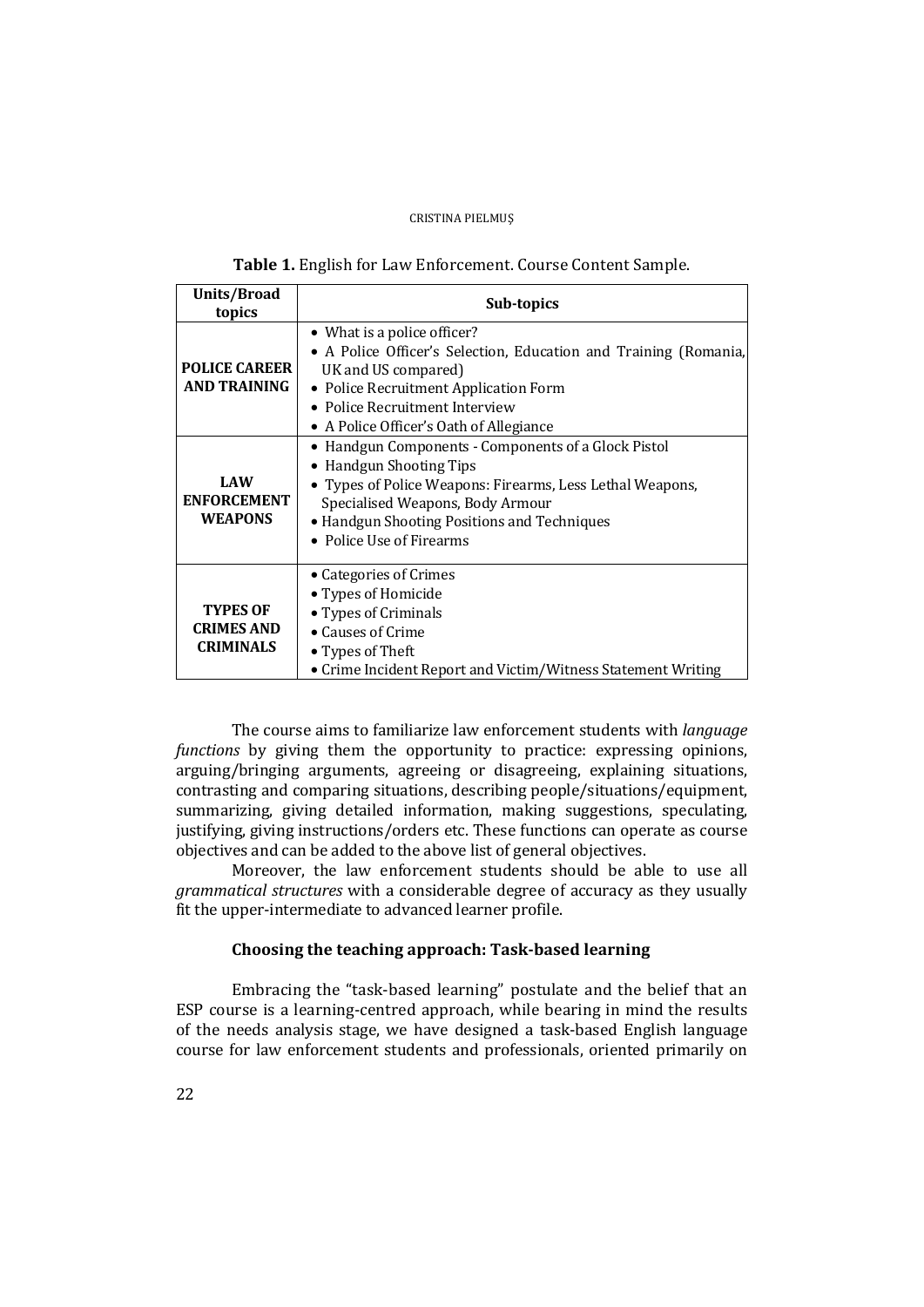the development and improvement of the students' language learning skills with a closer focus on the communicative competence. Thus, the course tasks have been designed to serve as a means to practise all four skills: speaking, reading, listening and writing. In addition, the course included both types of tasks: *pedagogical* and *real-world*.

 Among the first category of tasks the course includes: filling in the gaps, matching words with their definitions, pairing words into collocations, answering comprehension questions/multiple choice questions/true-false questions/short answer questions, expressing opinions, contrasting and comparing things/ situations, translating words/sentences/short texts, brainstorming, word formation tasks, solving crossword-puzzles, finding synonyms/antonyms etc. The category of real-world tasks encompasses activities such as: interpreting role plays (police officer recruitment interview, enforcing police powers and procedures, executing an arrest warrant, carrying out an intimate/vehicle search or a crime scene examination etc.), writing a police job application form/ a police report (incident/crime scene report)/ an action plan/ a media release, designing a police recruitment campaign poster, problem-solving, filling in a suspect's description form etc.

## **Focusing on both productive and receptive skills**

 When designing the English language course for law enforcement students and professionals we have broken down the topic-centred units into task-based activities, thus organizing the teaching materials around tasks focused also on the development of learning skills.

Therefore, the coursebook units usually fit the patterns described below. Moreover, we have also included some teaching samples we have developed and are integrated in the coursebook units, illustrating tasks focused on the practice of each learning skill.

**Speaking input:** At the beginning of the instructional sequence there are usually unit topic-related questions (asking for opinion, discussing topic-related concepts, contrast and compare facts/situations) or topic-related visual input or diagrams used as a starter for discussion or brainstorming new vocabulary. On the other hand, at the end of the instructional block, when specific vocabulary has already been introduced and practiced through various vocabulary tasks, then speaking practice can be carried out through *role-plays* (e.g. police recruitment interview, tasks performed by a police officer on a patrol job, carrying out police procedures such as asking for people's IDs, stop and search, arrest and detention, interviewing witnesses or interrogating suspects etc.). However, speaking tasks are included all through the unit, not only at the beginning or end of the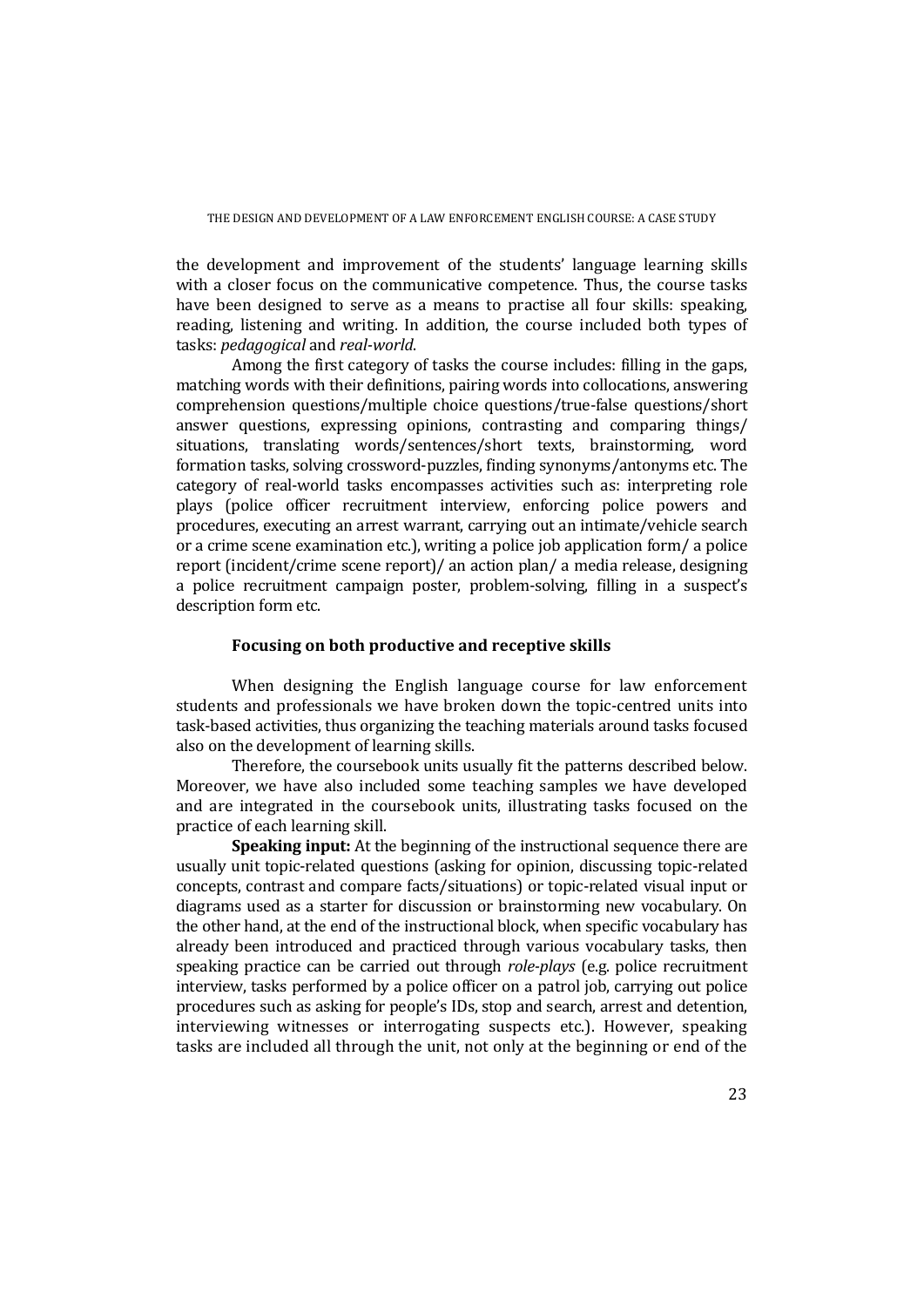instructional block. Generally, speaking tasks can be inserted as a follow-up after a reading input, when students may – for instance - be asked to express their opinion, bring pros and cons, offer solutions or solve problems etc.

# **Table 2.** Instances of speaking tasks

**1.** Speaking task as follow-up activity after a reading input on *Police Use of Firearms. Discuss the following issues:* 

*Is it a good idea for law enforcement personnel to be equipped with firearms? Why/Why not? Explain.* 

*What do you think about alternative non-lethal weapons used by the police? Are these effective in dealing with perpetrators?* 

*When can law enforcement officers use their firearms and/or a greater amount of force?* 

**2.** Speaking task as a round-up activity at the end of a broad unit on the topic of *police corruption*.

*Here is a list of methods of controlling police corruption. How effective do you think they are? Discuss.* 

- $\checkmark$  Improved pay scales for officers<br> $\checkmark$  Teaching ethics to police officers
- $\checkmark$  Teaching ethics to police officers<br> $\checkmark$  Routine transfers of police officer
- Routine transfers of police officers
- $\checkmark$  Internal affairs departments<br> $\checkmark$  Integrity officers
- Integrity officers
- $\checkmark$  Corruption investigations

**3.** Using diagrams/charts/visual aids as a starter for discussion.

For example, when discussing about the topic of *crime scene investigation*, students may be presented a photograph of a crime scene and asked to talk about the appropriate steps that should be followed in order to investigate the case.

**Reading input:** usually followed by tasks such as: discussion, answering comprehension/multiple choice or true-false questions, inferring meaning from context, finding the gist or specific information, organizing new vocabulary in categories/diagrams/charts, matching pictures with paragraphs, matching titles with paragraphs, answering close-ended questions etc.

**Table 3.** Examples of reading tasks

**1.** There are a few common *types of fingerprints* that can be found at a crime scene. Match the definitions with the names conventionally given to fingerprints.

A Patent (visible) prints B Plastic (molded) prints C Latent prints D Exemplar prints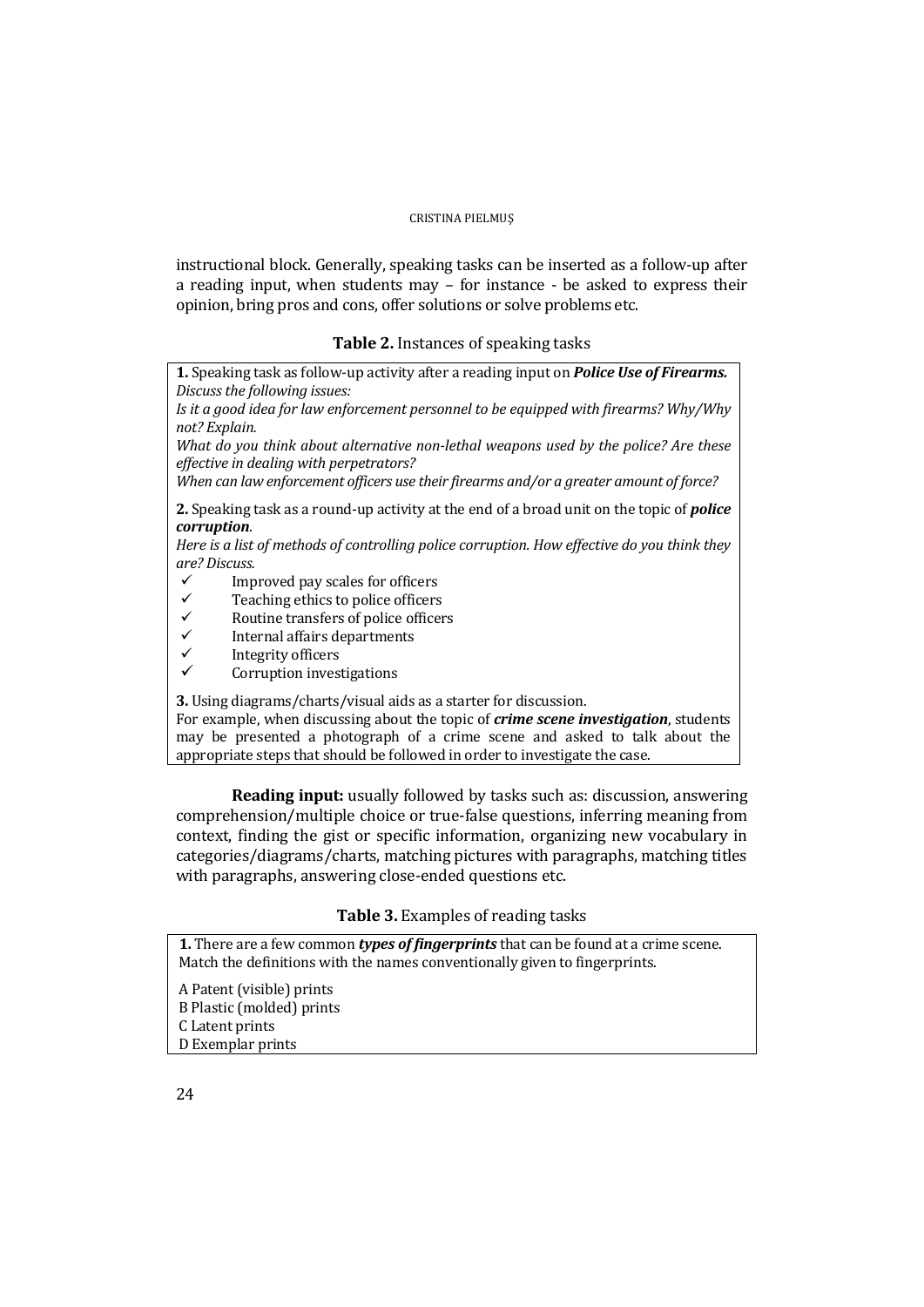### **Types of fingerprints**

….. 1. These are also called known prints and they name fingerprints deliberately collected from a subject, whether for purposes of enrolment in a system or when under arrest for a suspected criminal offence.

…... 2. Any chance or accidental impression made by the transfer of oils and/or perspiration present on the skin ridges onto a surface. Electronic, chemical and physical processing techniques allow visualization of these invisible print residues.

…... 3. They are chance friction ridge impressions which are obvious to the human eye and which have been caused by the transfer of foreign material such as ink, dirt, paint or blood from a finger onto a surface.

...... 4. Prints that are friction ridge impressions left in a material that retains the shape of the ridge detail, such as melted candle wax, putty, dust, soap or thick grease deposits. *(Text adapted from http://en.wikipedia.org/wiki/Fingerprint)* 

**2.** Read about the importance of DNA in today's police investigation. Then give short answers to the comprehension questions below.

### **DNA in police investigation**

Just as today's law enforcement officer has learned to look routinely for fingerprints to identify the perpetrator of a crime, that same officer needs to think routinely about evidence that contains DNA. Recent advancements in DNA technology are enabling law enforcement officers to solve cases previously thought to be unsolvable. Today, investigators with a fundamental knowledge of how to identify, preserve, and collect DNA evidence properly can solve cases in ways previously seen only on television. Evidence invisible to the naked eye can be the key to solving a residential burglary, sexual assault, or child's murder. It also can be the evidence that links different crime scenes to each other in a small town, within a single state, or even across the nation. For example, the saliva on the stamp of a stalker's threatening letter or the skin cells shed on a ligature of a strangled victim can be compared with a suspect's blood or saliva sample. Similarly, DNA collected from the perspiration on a baseball cap discarded by a rapist at one crime scene can be compared with DNA in the saliva swabbed from the bite mark on a different rape victim.

*(Text adapted from http://www.cyberbesttech.com/DNA\_Tracker.aspx)* 

(1) What sort of knowledge has an officer gained?

(2) What is the aim of the officer's job?

(3) What else should the officer consider?

(4) What supports officers in their investigations?

(5) What abilities do officers need today?

(6) What is the main feature of DNA evidence?

(7) How can the police solve a case spread in various areas?

(8) Where can the DNA of a stalker be obtained from?

(9) What other 3 samples, except saliva, can provide DNA evidence?

(10) Where is the rapist's saliva taken from?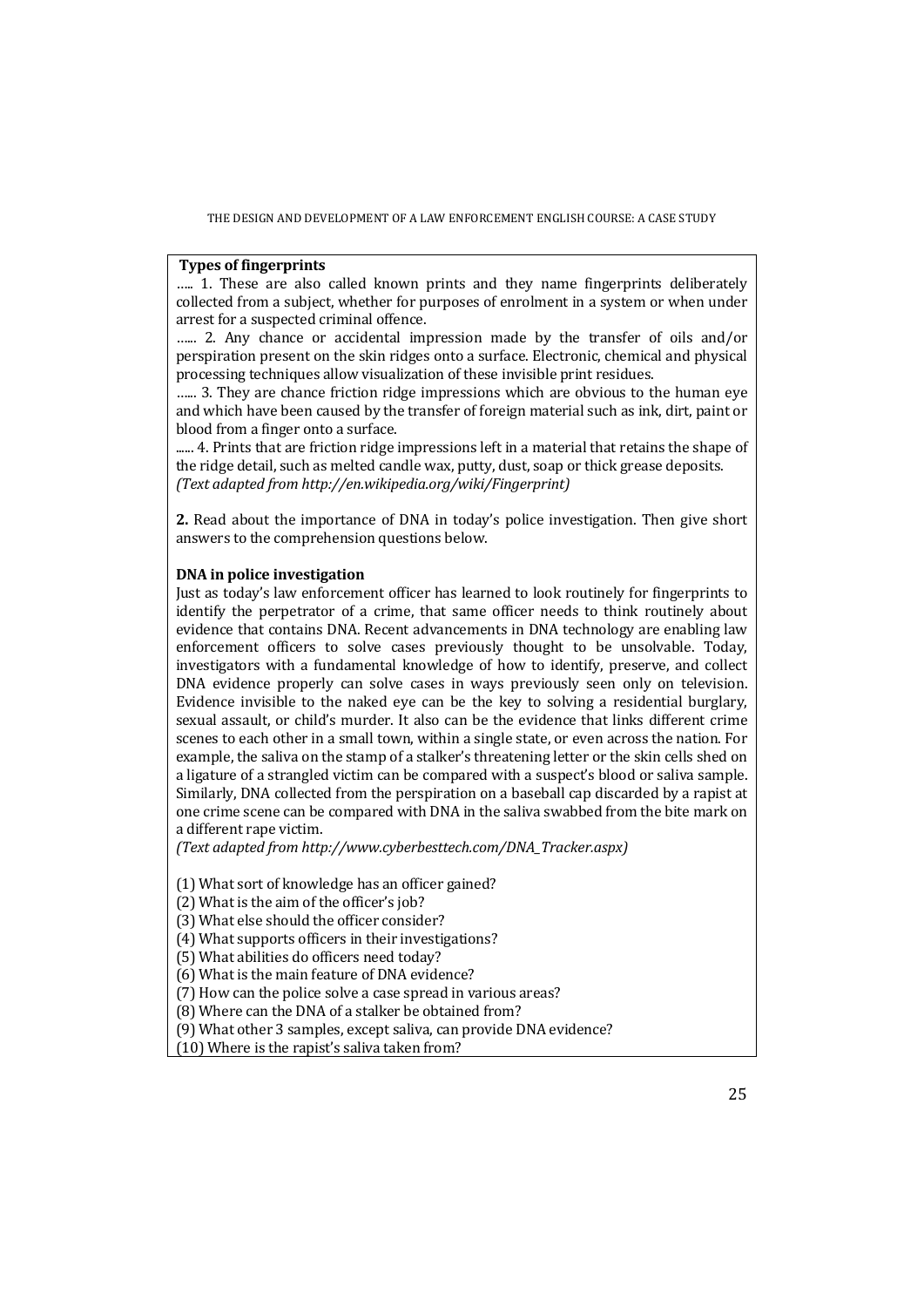Most often the reading input is a very suitable lead for subsequent **vocabulary practice tasks** such as: finding synonyms or antonyms for specific vocabulary items, filling in vocabulary diagrams, translation of specific words or phrases, word-formation or gap-fill exercises, finding collocations with keywords, filling in word puzzles, matching word with definition, matching words to make up collocations etc.

## **Table 4.** Vocabulary practice tasks



**2.** The text below relates what the next steps are *after the crime scene examination.* Fill in the gaps with the words from the box. There is one extra word you do not need to use.

| autopsystatementsdetained investigation |  |  |  |
|-----------------------------------------|--|--|--|
| warrantstechniciansrestrainedevidence   |  |  |  |
| detectivescoronercriminalists           |  |  |  |

### **Follow-up Investigation**

In major crimes like a bombing or homicide, (1)……………………. are called in. Their job is to take over the (2)…………………. Witnesses are (3)………………… and interviewed. Some are transported to headquarters to make formal written (4)……………….. The detectives then prepare to obtain whatever search (5)…………… they may need. If there's a body, the (6)…………………. or medical examiner checks it to be sure it's human (some are in bad condition), and decides whether there is reason for an (7)……………….. While that's going on, the (8)……………………... – also called crime scene, evidence or identification (9)………………….. – are hard at work searching for (10)……………………. and collecting whatever they find.

*(Text adapted from http://www.teacherweb.com)* 

**3.** Read the following extract and complete the gaps with the appropriate forms of the words given in brackets.

### **DNA in police investigative work**

Police officers will be able to fingerprint and take a DNA sample from anyone they arrest under (0)….**proposal.**... (*propose*) announced yesterday by the Home Office. At the moment, police are only allowed to record these details when a suspect has been charged. But an (1)…………………(*amend*) to the criminal justice bill will extend the power.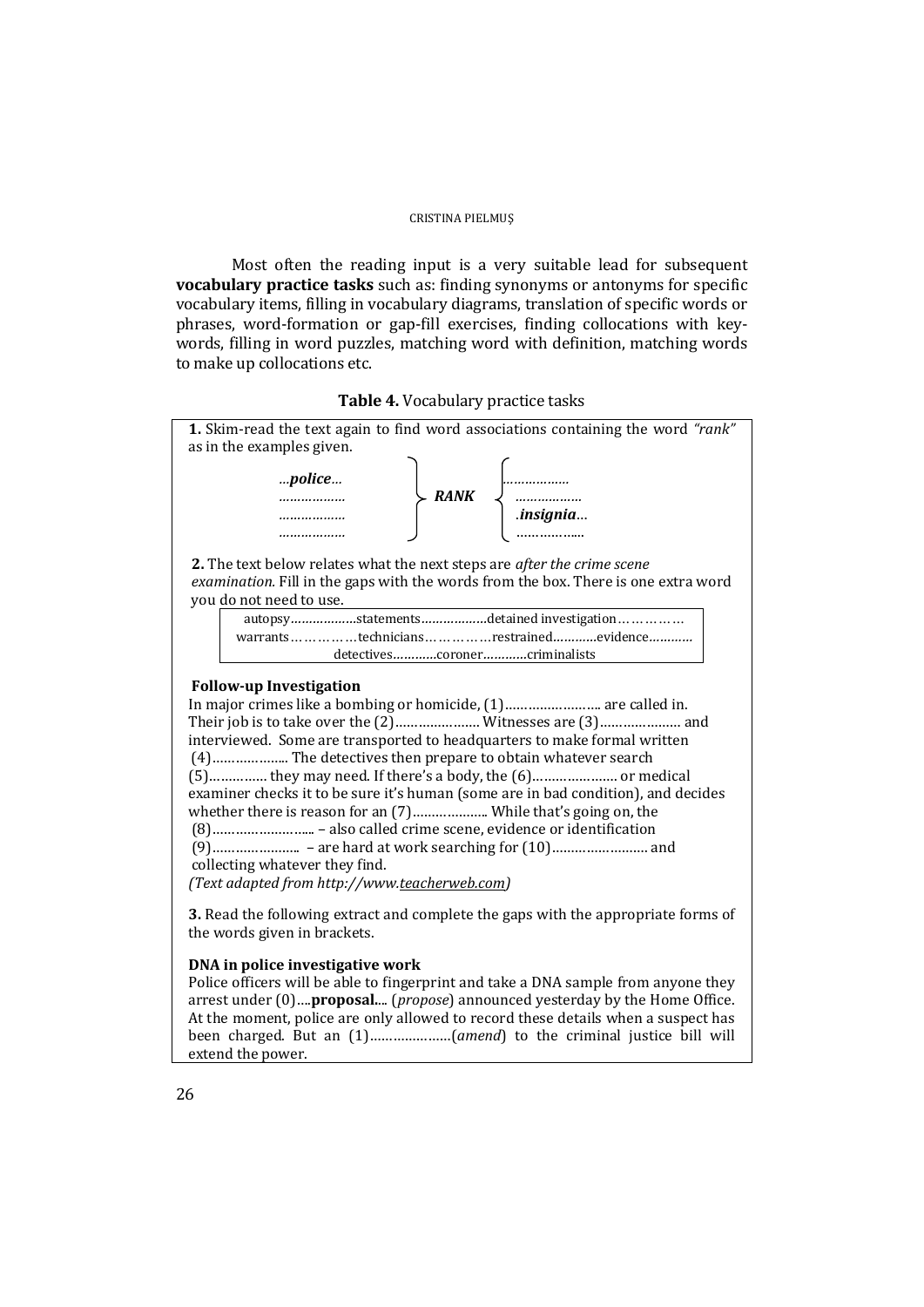The Home Office minister Lord Falconer said this would help to verify a suspect's identity and prevent  $(2)$ …………………... (*crime*) "evading  $(3)$ ……………………… (*detect*) by giving the police a false name and address". He added: "Taking fingerprints means the police can be 100% certain about the identity of the person in their custody".

The fingerprints and DNA samples will not be destroyed if the suspect is released without charge. They will be added to the (4)……………………. (*nation*) DNA and fingerprint databases.

Ian Blair, the deputy commissioner of the Metropolitan Police, welcomed yesterday's (5)……………………. (*announce*). He said it would "allow violent people to be identified more quickly".

John Wadham, the director of Liberty, said the new power showed the (6)……………….. (*govern*) wanted to treat people as suspects not citizens. "If there is any (7)……………………… (*sign)* evidence that someone is involved in a crime, these very personal (8) …………………….. (*mark*) can already be taken. This simply treats everyone who has ever been (9)………………………… (*wrong*) arrested as guilty by (10) …………………….(*imply*).

*(Text adapted from The Guardian, 27/03/2003)* 

**Writing tasks**: e.g. filling in a suspect's description form, a police recruitment application form or a police report, a crime scene investigation report, writing a police media release, filling in a victim/witness statement etc. Some other writing tasks included in the coursebook involved carrying out project-works, focused, for instance, on designing a poster for a police officer recruitment campaign, for combating drug abuse among teenagers or fighting corruption in police force etc.

## **Table 5.** Samples of writing tasks

| Victim/Witness statement                                                               |                      |  |  |  |  |  |  |
|----------------------------------------------------------------------------------------|----------------------|--|--|--|--|--|--|
| You are a police officer on duty. An individual comes to the police station and claims |                      |  |  |  |  |  |  |
| they have been victims/witnesses of a crime (e.g. robbery, rape etc.). You ask these   |                      |  |  |  |  |  |  |
| persons to write down <i>a statement</i> detailing the crime they have been victims/   |                      |  |  |  |  |  |  |
| witnesses of. You may use the sample form below.                                       |                      |  |  |  |  |  |  |
|                                                                                        |                      |  |  |  |  |  |  |
| <b>STATEMENT</b>                                                                       |                      |  |  |  |  |  |  |
|                                                                                        |                      |  |  |  |  |  |  |
|                                                                                        |                      |  |  |  |  |  |  |
| (name and surname of the declarant)                                                    | (address)            |  |  |  |  |  |  |
|                                                                                        | state the following: |  |  |  |  |  |  |
| (location)<br>(occupation)                                                             |                      |  |  |  |  |  |  |
|                                                                                        |                      |  |  |  |  |  |  |
|                                                                                        |                      |  |  |  |  |  |  |
| (details of the incident or event)                                                     |                      |  |  |  |  |  |  |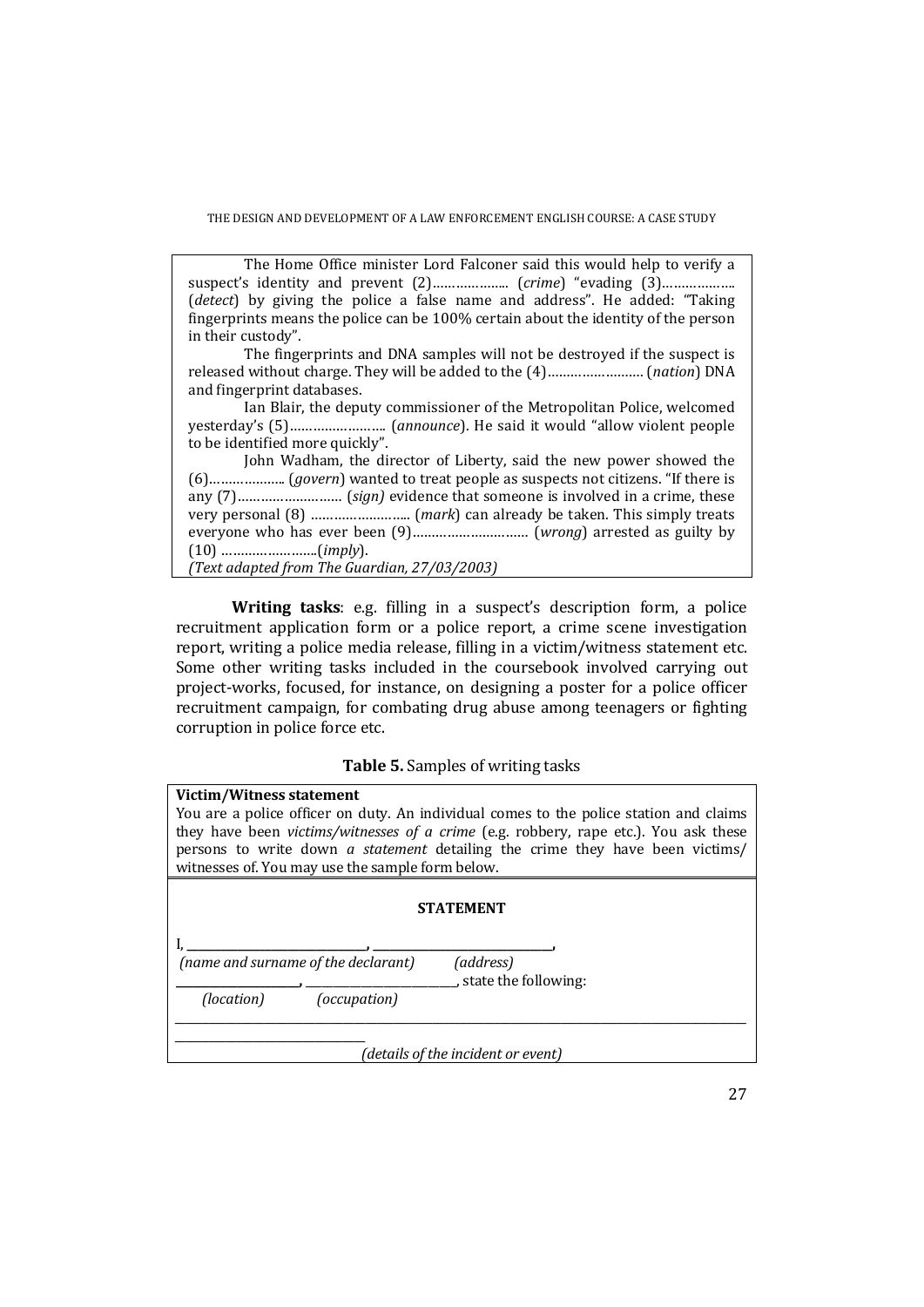I believe that the facts stated in this witness statement are true.

Signature: \_\_\_\_\_\_\_\_\_\_\_\_\_\_\_\_\_\_\_\_\_\_\_

Date:

*(Adapted from http:// www.ipo.gov.uk)* 

**Listening input**: usually followed by one or more of the following tasks: comprehension/multiple choice/true-false questions, discussion, fill-in exercises etc.

## **Table 6.** Listening tasks

*Listen to the tape about police officers' professional risks and fill in the sentences below with the appropriate information you have heard on the tape.* 

1. Deaths of police officers that take place while they are performing their duties are called \_\_\_\_\_\_\_\_\_\_\_\_\_\_\_\_\_\_\_\_\_.

2. Increasingly, the police officers run the risk of being victims of  $\qquad \qquad$ , but their deaths are mostly due to

3. The police officers' involvement in traffic accidents may be occur while \_\_\_\_\_\_\_\_\_\_\_\_\_\_\_\_\_\_\_ or \_\_\_\_\_\_\_\_\_\_\_\_\_\_\_\_\_\_ or when working on \_\_\_\_\_\_\_\_\_\_\_\_\_\_\_\_\_\_\_\_ or in

 $\mathcal{L}_\text{max}$  and  $\mathcal{L}_\text{max}$ 4. Officers' deaths caused by suspects' killings represent a smaller \_\_\_\_\_\_\_\_\_\_\_\_\_\_\_\_\_\_\_\_\_\_.

5. A 2005 statistics in U.S. shows that the percentage of police officers killed in \_\_\_\_\_\_\_\_\_\_\_\_\_\_\_\_\_\_\_ is larger than the percentage of \_\_\_\_\_\_\_\_\_\_\_\_\_\_\_\_\_\_\_ officers' deaths.

6. Families of officers fallen on duty may receive

7. \_\_\_\_\_\_\_\_\_\_\_\_\_\_\_\_\_\_\_\_\_ are a form of remembrance of the police officers who have been killed in the line of duty.

8. Between 2000 and 2010 in U.K. the largest proportion of officers killed on duty was due to \_\_\_\_\_\_\_\_\_\_\_\_\_, while they were travelling to and from duty.

### **Transcript: Police officers' Professional Risks**

 Line of duty deaths are deaths which occur while an officer is conducting his or her appointed duties. Despite the increased risk of being a victim of a homicide, automobile accidents are the most common cause of officer deaths. Officers are more likely to be involved in traffic accidents because of their large amount of time spent conducting vehicle patrols, or directing traffic, as well as their work outside their vehicles alongside or on the roadway, or in dangerous pursuits. Officers killed by suspects make up a smaller proportion of deaths. In the U.S. in 2005, 156 line of duty deaths were recorded of which 44% were from assaults on officers, 35% vehicle related (only 3% during vehicular pursuits) and the rest from other causes: heart attacks during arrests/foot pursuits, diseases contracted either from suspects' body fluids or, more rarely, emergency blood transfusions after being shot or stabbed, accidental gun discharges, falls and drowning.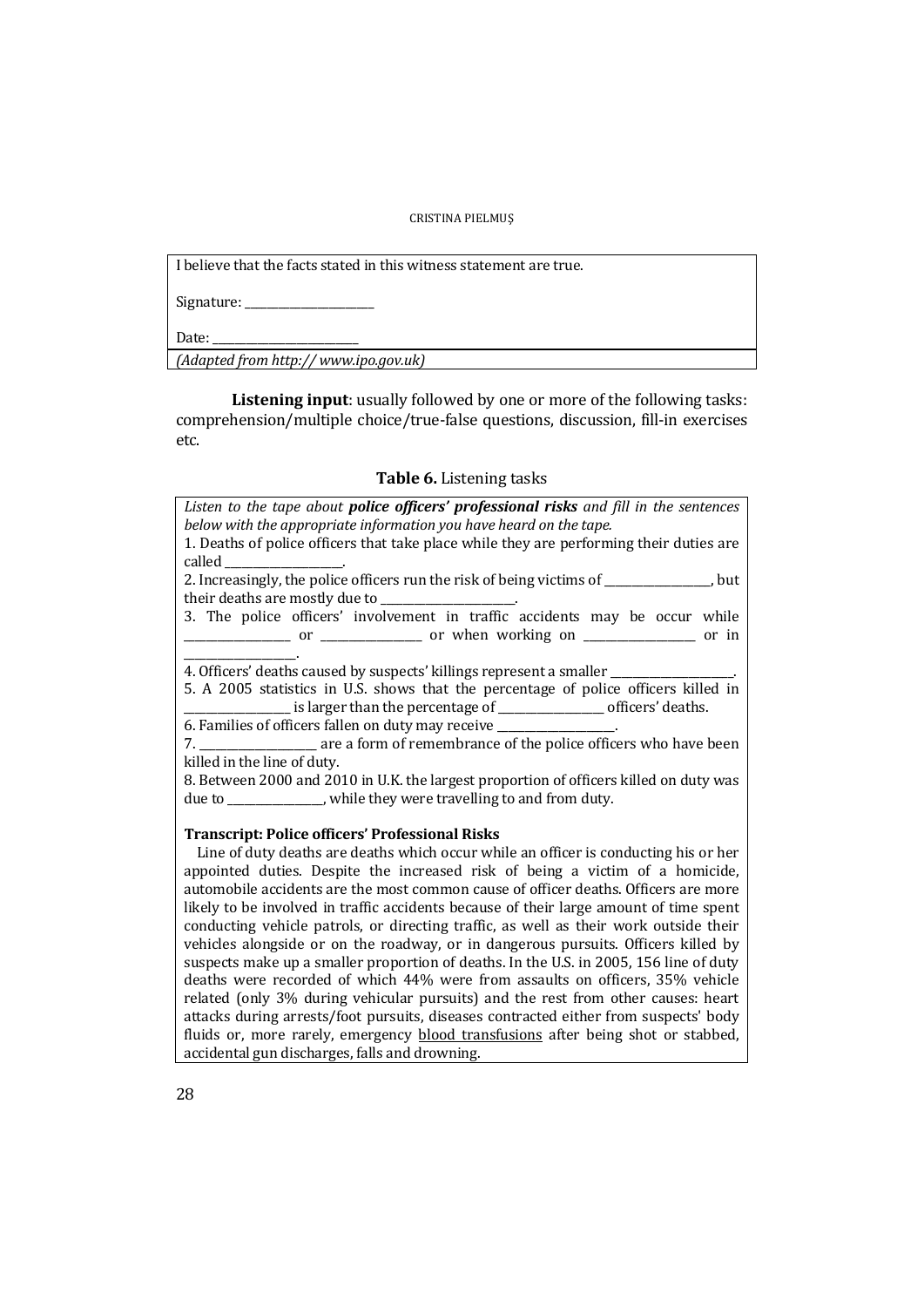Police officers who die in the line of duty, especially those who die from the actions of suspects, are often given elaborate funerals, attended by large numbers of fellow officers. Their families may also be entitled to special pensions. Fallen officers are often remembered in public memorials, such as the National Law Enforcement Officers Memorial in the U.S., the National Police Memorial in the U.K. and the Scottish Police Memorial, at the Scottish Police College.

 In the United Kingdom, over a period of 10 years starting with 2000 there were 143 line of duty deaths: 54 in road accidents travelling to or from duty, 46 in road accidents on duty, 23 from natural causes on duty, 15 from criminal acts, and 5 in other accidents.

*(Text adapted from http:// en.wikipedia.org/wiki/Police\_officer)*

### **Materials development**

 As for the process of designing our English language course for law enforcement, we resorted primarily to materials development and secondly to materials adaptation. But, since the materials adaptation implies actually the prior two processes, that means we eventually made use of all the options available to turn the ESP syllabus into teaching materials. Nevertheless, the materials development was the main option that covered an extensive amount of the final law enforcement teaching materials and this was due to the lack of prior English teaching materials designed for the field of law enforcement.

 For this reason, at the time the coursebook was being developed, the materials included in the course had been carefully collected from a wide array of authentic sources, both written and visual, in order to fit the topic areas relevant for the students' lexical needs as they had been identified by the needs analysis. Then the materials went through a thorough process of selection at the end of which only those texts that adequately met the course objectives were kept. Therefore, the course for law enforcement students and professionals is the result of an extensive process of documentation and selection of police-specific resources followed by the development of English language learning activities.

 As a matter of fact, the most widely used documentation source was the Internet, which provided a large range of authentic policing-related texts, and the second source consisted of courses and teaching materials developed by our colleagues teaching various law enforcement specializations to police academy students. The texts selected have been altered and converted into Law Enforcement English teaching materials in order to serve as suitable tasks for practicing both productive and receptive skills and for facilitating the students' acquisition of English law enforcement specific vocabulary. For each task developed based on either of the two sources mentioned above, the original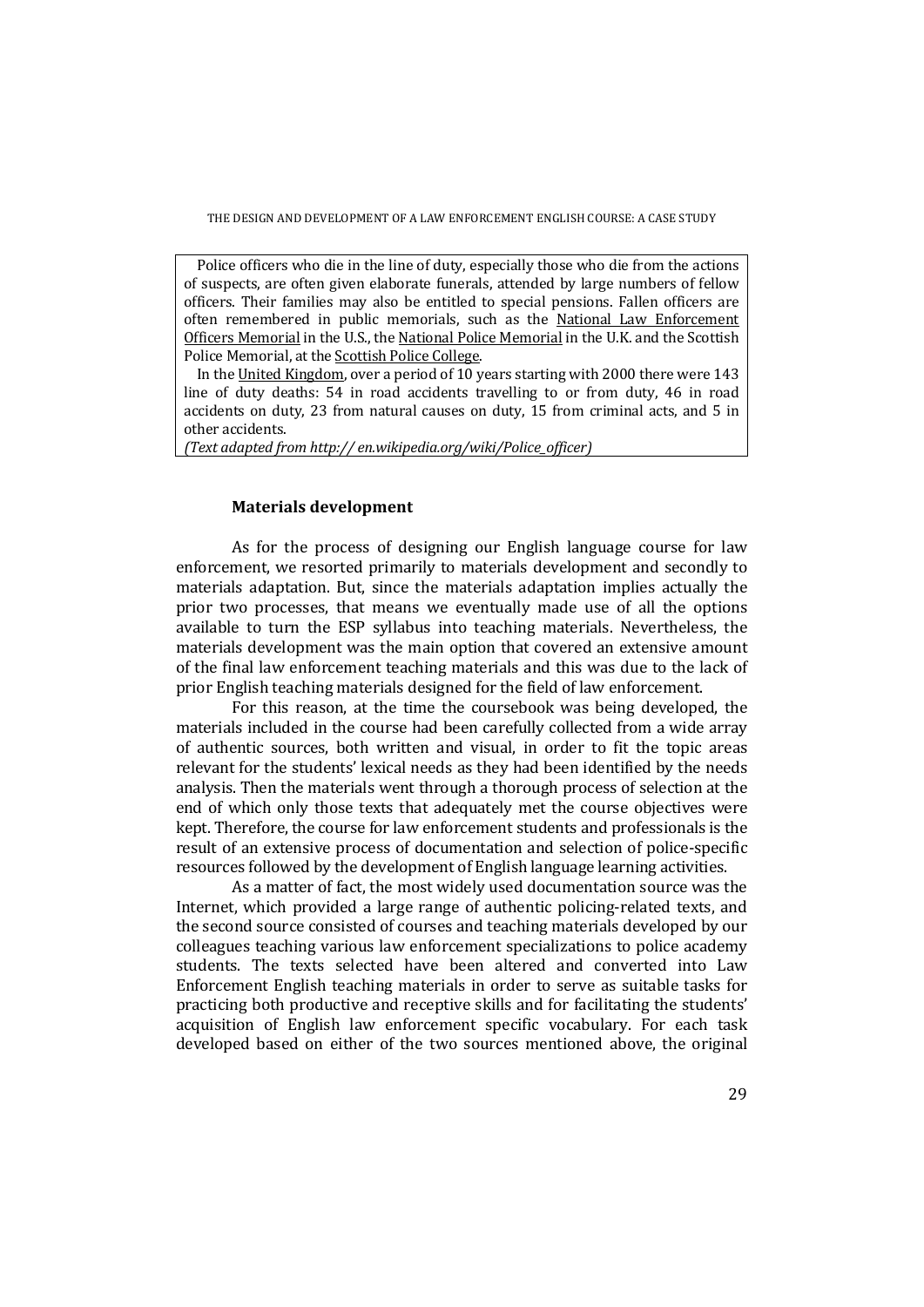source of the text or whether it has been adapted or not has been indicated between brackets and in the reference list at the end of the course. However, the original sources represented only the starting point that allowed us to put to use our creativity in the task development process.

### **Learner assessment and course evaluation**

In order to assess the students who attended the course for law enforcement purposes, we usually used achievement and proficiency tests. As a rule, the achievement tests take the form of written and oral semester and yearly tests, which mainly assess the acquisition of police and legal vocabulary and the students' ability to communicate effectively on police-related topics or in police officer's job situations. Whereas the proficiency test at the Police Academy is a pass-fail, standardized written test administered at the end of the academic cycle. Its aim is to assess students' general competence in English for law enforcement. All these tests offer a very good insight on the overall effectiveness of the course.

 As for the evaluation of the English language course for law enforcement students we have designed, we resorted to discussions with peers and feedback questionnaires administered to Police Academy students who attended the course in order to extract valuable information about the extent to which the course prepared them for real-life situations they would be facing as police officers. In addition, the results of both the achievement and proficiency tests have provided input on how well the students acquired the specialized terminology of the policing field and the degree to which they are able to cope with police-related communicative tasks (Table 7 displays a sample feedback questionnaire that can be used as a tool in the course evaluation process).

**Table 7.** Course evaluation – Sample feedback questionnaire

|                                                                                            | 1. Has the course met your learning needs?               |  |                                                                               |  |
|--------------------------------------------------------------------------------------------|----------------------------------------------------------|--|-------------------------------------------------------------------------------|--|
|                                                                                            | 1- not at all 2- somewhat 3- quite a lot $4$ – very much |  |                                                                               |  |
|                                                                                            |                                                          |  | 2. Has the course helped you improve your English law enforcement vocabulary? |  |
|                                                                                            | 1- not at all 2- somewhat 3- quite a lot $4$ – very much |  |                                                                               |  |
| 3. Has the course covered all four learning skills: reading, speaking, listening, writing? |                                                          |  |                                                                               |  |
|                                                                                            | 1- not at all 2- somewhat 3- quite a lot $4$ – very much |  |                                                                               |  |
| 4. Has the course offered opportunities for developing your communicative ability?         |                                                          |  |                                                                               |  |
|                                                                                            | 1- not at all 2- somewhat 3- quite a lot $4$ – very much |  |                                                                               |  |
| 5. Has the course exposed you to tasks that mimic real-life job-related situations?        |                                                          |  |                                                                               |  |
|                                                                                            | 1- not at all 2- somewhat 3- quite a lot $4$ – very much |  |                                                                               |  |
| 6. How effective do you think the organization of the course is?                           |                                                          |  |                                                                               |  |
| 1 - not at all effective 2 - quite effective 3- effective 4 - very effective 5 -           |                                                          |  |                                                                               |  |
| extremely effective                                                                        |                                                          |  |                                                                               |  |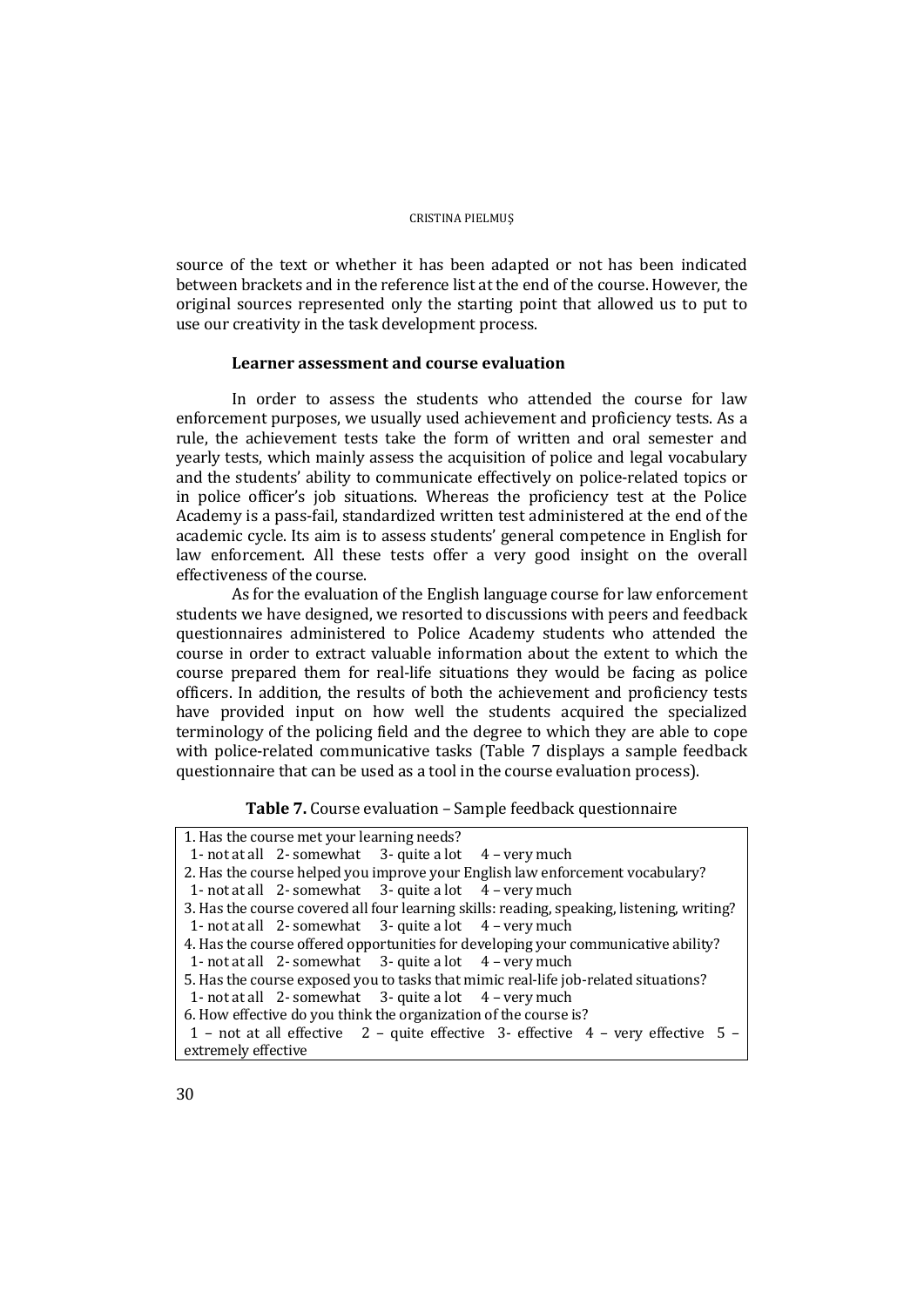7. How suitable do you think the topics covered by the course are? 1 – not at all suitable 2 – quite suitable 3- suitable 4 – very suitable 5 – extremely suitable 8. How practical are the tasks included in the course? 1 – not at all practical  $2$  – quite practical 3 - practical  $4$  – very practical 5 – extremely practical 9. How useful do you think the course is? 1 – not at all useful 2 – quite useful 3 - useful 4 – very useful 5 – extremely useful 10. What would you recommend to the course manager in order to improve the course? ………………………………………………………………………………………....

### **3. Conclusions**

 The process of planning and designing an appropriate Law Enforcement English course proved to be a rather challenging one due to the complexities of such an approach, which requires that extreme attention be paid to various facets of the language learning process so as to meet the specific English language needs of the target group and produce a learner-centred course. Moreover, the task of designing an English language course for a particular professional group requires an experienced teacher with considerable ESP teaching and materials development practice.

 An ESP course designer should be able to adequately go through all the steps involved in the designing process. Thus, when designing the English language course for the Police Academy students, we have learned that it is of paramount importance to accurately identify learners' learning needs in order to develop proper teaching materials to meet them. This stage is usually followed by others such as drafting the course objectives, outlining the syllabus framework based on the teaching theory the ESP course developer embraces, then evaluating, adapting or developing course materials and ending with the learners' assessment and course evaluation.

 An educational environment such as the one at the Police Academy, where the students are trained for the police officer profession, required a foreign language syllabus adjusted to the students' specializations in all policing branches. English language makes no exception. Thus the English language syllabus had to be tailored so as to meet the students' need to learn the specialized terminology in English and be able to use English in specific police contexts. When outlining the English language course for law enforcement professionals, attention has also been paid to structuring materials around tasks meant to develop all productive and receptive language skills such as speaking, listening, reading and writing.